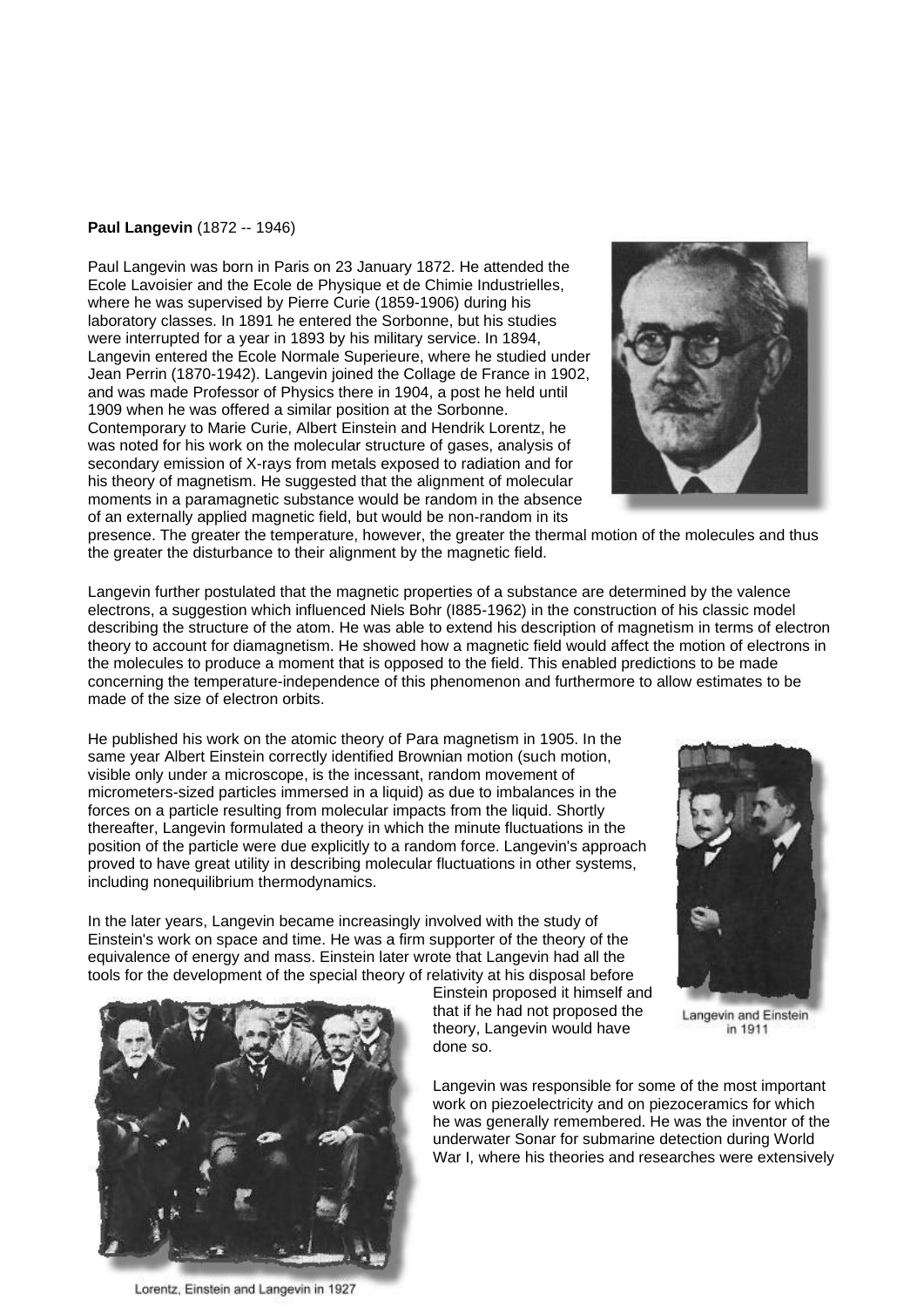utilized by the French and the Americans. In 1916 he was able to obtain echoes from the bottom and from a sheet of metal at a distance of 200 meters. In 1917 Langevin started to use the piezoelectric effect, rather than the electrostatic projector and carbon-button microphone used in 1916. He also started the use of vacuum tube amplifiers in underwater sounding equipment, this is thought to be the first use of electronics in this manner. With this new technology echoes were received from a submarine for the first time, in 1918, as deep as 1500 meters. Their transducer was a mosaic of thin quartz crystals glued between two steel plates (the composite having a resonant frequency of about 50 KHz), mounted in a housing suitable for submersion. Working on past the end of the war, they did achieve their goal of emitting a high frequency "chirp" underwater and measuring depth by timing the return echo. The strategic importance of their achievement was not overlooked by any industrial nation, however, and since that time the development of sonar transducers, circuits, systems, and materials has never ceased.

After world war I his echo sounding devices were employed in many French ocean-liners, starting with the *Ile de France* in 1928. He was soon arrested by the Nazis for his outspoken antifascist views. He was first imprisoned in Fresnes, and later placed under house arrest in Troyes. The execution of his son-in-law and the deportation of his daughter to Auschwitz (which she survived) forced Langévin to escape to Switzerland in 1944. He returned to Paris later that year and was restored to the Directorship of his old school, but died soon after, in Paris on 19 December 1946.

The modern ultrasonics era arose from Professor Langevin's 1917 invention of the quartz sandwich transducer for underwater sound transmission in submarine detection. Intense ultrasound's physical effects had not gone unnoticed in the first decade of modern ultrasonics. Langevin's tests with quartz plate transducers had resulted in killing fish in the beam of sound. Professor Van Dyke had observed in 1924 the searing of skin when a resonant quartz bar was touched, the explosive atomization of water drops from the end of the rod and friction alleviation between a metal surface and the vibrating quartz. Nevertheless, no steps were taken to investigate these early observations more fully.

Among observers of Langevin's work was Professor R. W. Wood, an American physicist from Johns Hopkins University. Already famous for his work in optics and spectroscopy, and for his classic book "Physical Optics," he was also known as a brilliant lecturer and a writer of popular fiction and verse. With U.S. entry into WW I, Professor Wood was commissioned an Army Major and assigned to the Bureau of Inventions in Paris, where he devoted particular attention to the work of Langevin. Wood later noted how the contact with Langevin had made a strong impression:

"It was my good fortune during the war to be associated for a brief time with Prof. Langevin during his remarkable developments. At the arsenal at Toulon I witnessed many of the experiments with the high power generators. One was mounted in a large wooden tank filled with sea water, and when the Poulsen arc was started and the frequency adjusted for resonance the narrow beam of supersonic waves shot across the tank causing the formation of millions of minute air bubbles and killing small fish which occasionally swam into the beam. If the hand was held in the water near the plate an almost insupportable pain was felt, which gave one the impression that the bones were being heated."

Another wartime meeting that proved essential to the invention of power ultrasonics occurred when Professor Wood met Alfred L. Loomis at the Aberdeen Proving Grounds. Loomis, a successful lawyer, was directing Aberdeen research as an Army Major and invented, during this time, the "Loomis chronograph" for measuring the velocities of shells. After the war, Wood pursued other areas of war research and returned to his work in optics and spectroscopy, with his interests in ultrasonics remained dormant for several years. Loomis, following the war, entered investment banking, amassing a personal fortune during the 1920s. However, his interest returned increasingly to scientific research and, in 1924, Loomis renewed the wartime acquaintance with Wood and offered to collaborate and underwrite any joint research ventures. In 1926,